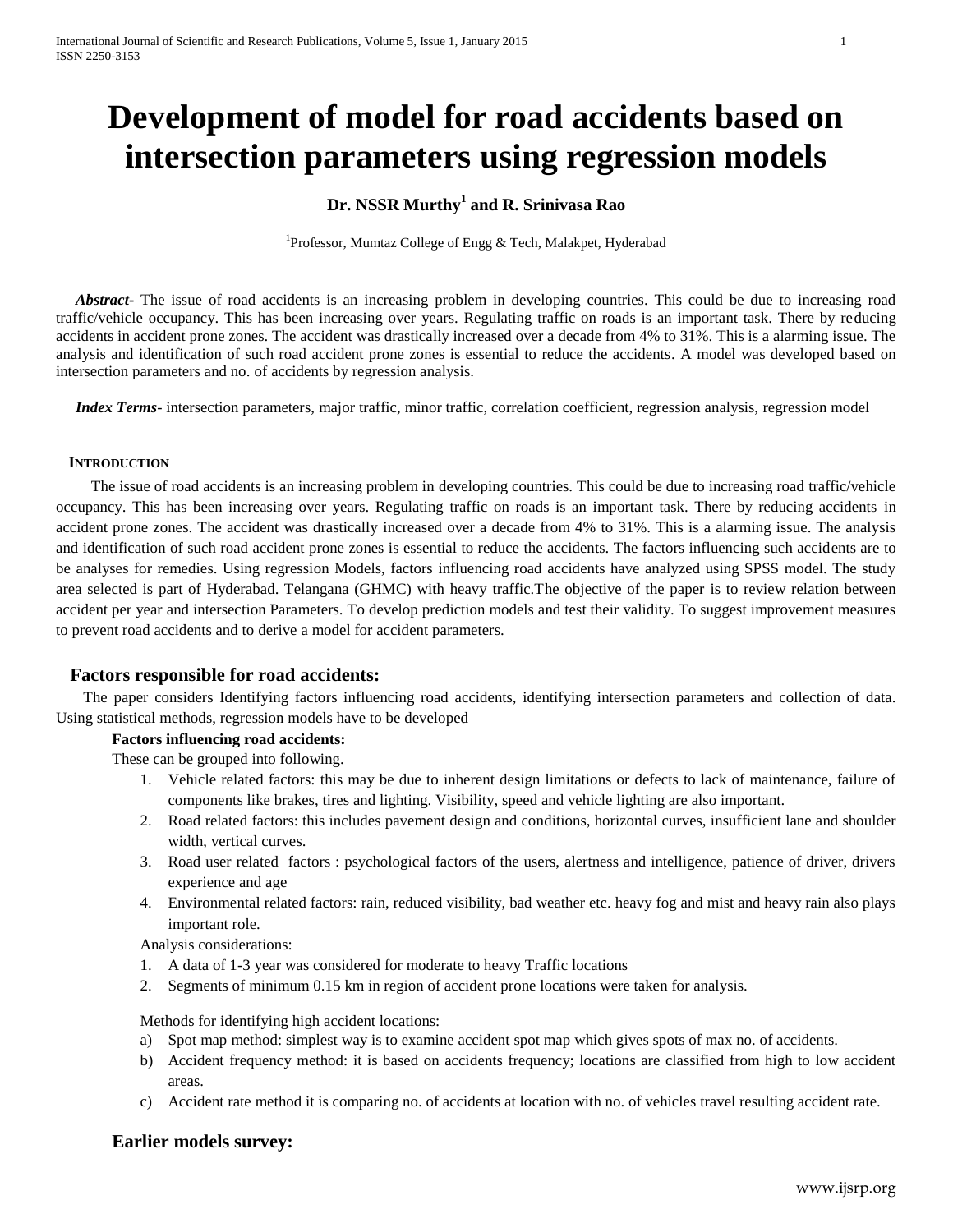**Neumann and Glenn on (1982)** described a theoretical model that relates accident on crest curves to available sight distance. The development of this model was not based on accident data, rather the model

relied on intuitively logical relationship and engineering judgment. Highway designers to systematically evaluate the cost effectiveness spot improvement of location with deficient SSD's can use the model. The model is as follows:

$$
N = ARH(L)(V) + ARh(Lr)(V)(F_{ar})
$$

Where,

 $N =$  Number of accident on a segment of highways containing a crest curve.  $ARH = Average accident rate for specific highways$ L  $=$  Length of highway segment in miles.<br>V  $=$  Traffic volumes in millions of vehicle  $=$  Traffic volumes in millions of vehicles.  $L =$  Length of restricted sight distance in miles  $F_{\text{ar}}$  = A hypothetical accident rate factor that varies according to both the severity of the sight restriction and the nature of the hidden hazard.

 **Glen on (1983)** developed model in the basis of the available literature, sufficient evidence appears to indicate that in general, horizontal curves experience higher accident rates than tangents and that accident rates and that accidents are generally increase as a function of increasing degree of curvature. Glen on horizontal Curve Model reported in the FHWA report accident relationship is presented below:

 $A = AR_s (L) (V) + 0.0336(D) (V)$ 

Where,

 $A =$  total number of accidents on the segment

ARs = accident rate on comparable straight segment in accident

 $L =$  length of highway segment in miles

- $V = \text{Traffic volume}$  in millions of vehicles
- $D =$  curvature in degrees

 $Lc =$  length of curved component in miles

**Zegeer er al (1992)** developed the following accident prediction model for the 1991 FHWA study cost- effective improvements for horizontal curves.

$$
A = [(1.552)(L)(V) + (0.014(D)(V) - (0.012)(S)(V)](0.978)^{W})
$$

Where,

 $A =$  number of total accidents on the curve in 3 years period

- $L =$  length of curves
- $V =$  volume of vehicles in million vehicles passing through (both direction) in a 5 Year time
- $D = degree of curve$
- $S =$  presence of spiral

 $W =$  width of roadway (twice the lane plus shoulder width) on the curve.

To evaluate the combined effect of road elements, Transportation and Research Laboratory (TRRL) carried out research work in Kenya and Jamaica. The equations developed in this study are:

> $Y = 1.45 + 1.02X_5 + .017X_3$  (KENYA)  $Y = 1.09 + 0.031X_3 + 0.62X_5 + 0.0003X_4 + 0.062X_2$  (JAMICA)  $Y = 5.77 + 0.755X_1 + 0.275X_5(JAMICA)$  $Y = 5.77 + 0.755X_1 + 0.275X_5$  (JAMICA)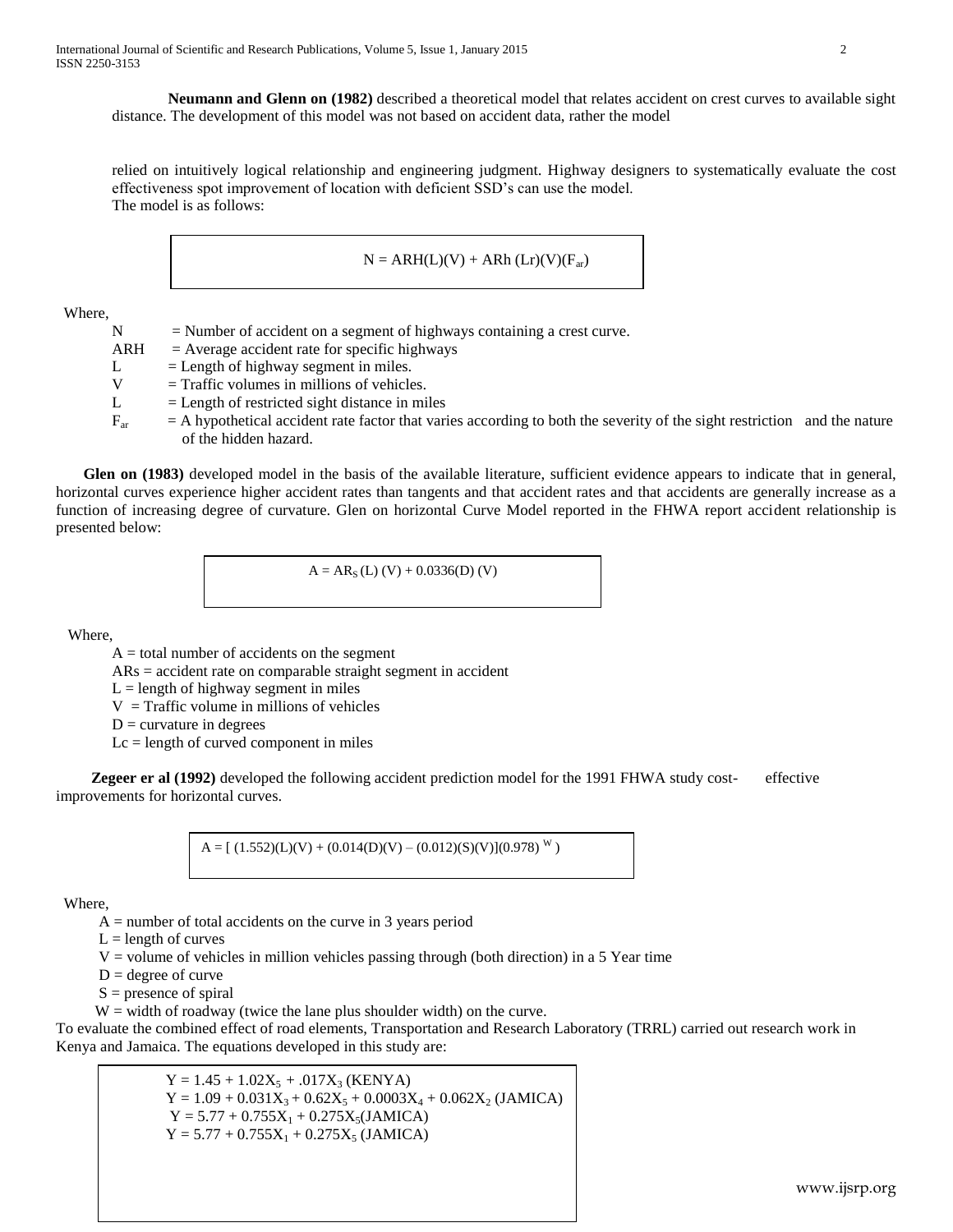Where,

 $Y =$  rate per million vehicle kilometer per year  $X_1$  = road width (m)  $X_2$  = vertical curvature (m/Km)  $X_3$  = horizontal curvature (degree/Km)  $X_4$  = surface irregularity (mm/Km)  $X_5$  = junctions per Km.

**Charles V zegeer et al (1995)** developed Accident Relationships of Roadway Width on low-VolumeRoads Horizontal curves represent a considerable safety problem on rural two lane highways. A 1980 study estimated that there are more than 10 million curves on the two-lane highway system in the U.S. Accident studies further indicated that curves experience a higher accident rate than do tangents, with rates that range from one and a half to four times higher than similar perhaps be more important in light of improvements being made related to resurfacing, restoration, and rehabilitation projects, commonly known as the 3R program. Using this model form, the variable indicating spiral transitions was also found to be statistically significant, and the basic estimated model for total accident rate was given by:

With all coefficients significant at the  $p = .0001$  level (standard errors are shown in parentheses). Total accidents per curve per year could be estimated by the model

 $Accident = (ADT)(Length)(1.94+0.24Deg-0.026Width-0.25Spirals)$ 

**Luis F. Miranda-Moreno et al (2005)** developed Alternative Risk Models for Ranking Locations for Safety Improvement. The authors compared the performance and practical implications of these models and ranking criteria when they are used for identifying hazardous locations. This research investigates the relative performance of three alternative models: the traditional negative binomial model, the heterogeneous negative binomial model, and the Poisson lognormal model. In particular, this work focuses on the impact of the choice of two alternative prior distributions (i.e., gamma versus lognormal) and the effect of allowing variability in the dispersion parameter on the outcome of the analysis.

**Henry C. Brown et al (2006)** considered the effects of access control on safety on urban arterial streets. Access control techniques are used to improve traffic performance and safety on highways. One important benefits of access control is improved safety. For a quantitative assessment of the benefits of access control on safety, impact models are needed to predict crash frequencies based on the geometric and access control characteristics of the segments. The objective of this research was to develop regression models to predict crash frequencies on urban multilane arterial segments. To develop these models, data were collected on geometric and access control characteristics of the segments and the number of crashes on the segment by severity type. Negative binomial regression models were developed to predict the total number of crashes, number of property-damage0only crashes, and number of fatal and injury crashes.

 **Fajaruddin Mustakim etal (2007)** did his study on block spot study and accident prediction model using multiple regression linear models. The study area was federal Route (FT50) Batu Pahat – Ayer Hitam. The regression model was

In  $(APW)^{0.5} = 0.0212(AP) + 0.0007 (HTV)^{0.75} + GAP^{1.25}) + 0.0210(85<sup>th</sup> PS)$ 

Where,

 $APW = accident point weight age.$ 

 $AP =$  number of access points per kilometer

HTV = hourly traffic volume

Gap = amount of time, between the end of one vehicle and the beginning of the next in second.

 $85<sup>th</sup>$  PS =  $85<sup>th</sup>$  percentile speed

The model has R-square of 0.9987

The results of the paper have shown that the existence of a larger major junction density, an increase in traffic volume and vehicle speed in federal Route 50 is the contributors to traffic accident. Reduction of vehicle speed, access point, traffic volume and gap are likely to have influential effect on the road traffic accidents.

**Fajaruddin Mustakimetal (2008)** developed a model for Black Spot Study and Accident prediction Model using Multiple Linear Regression. This approach is considered to be helpful for strengthening freeway management and reducing the likelihood of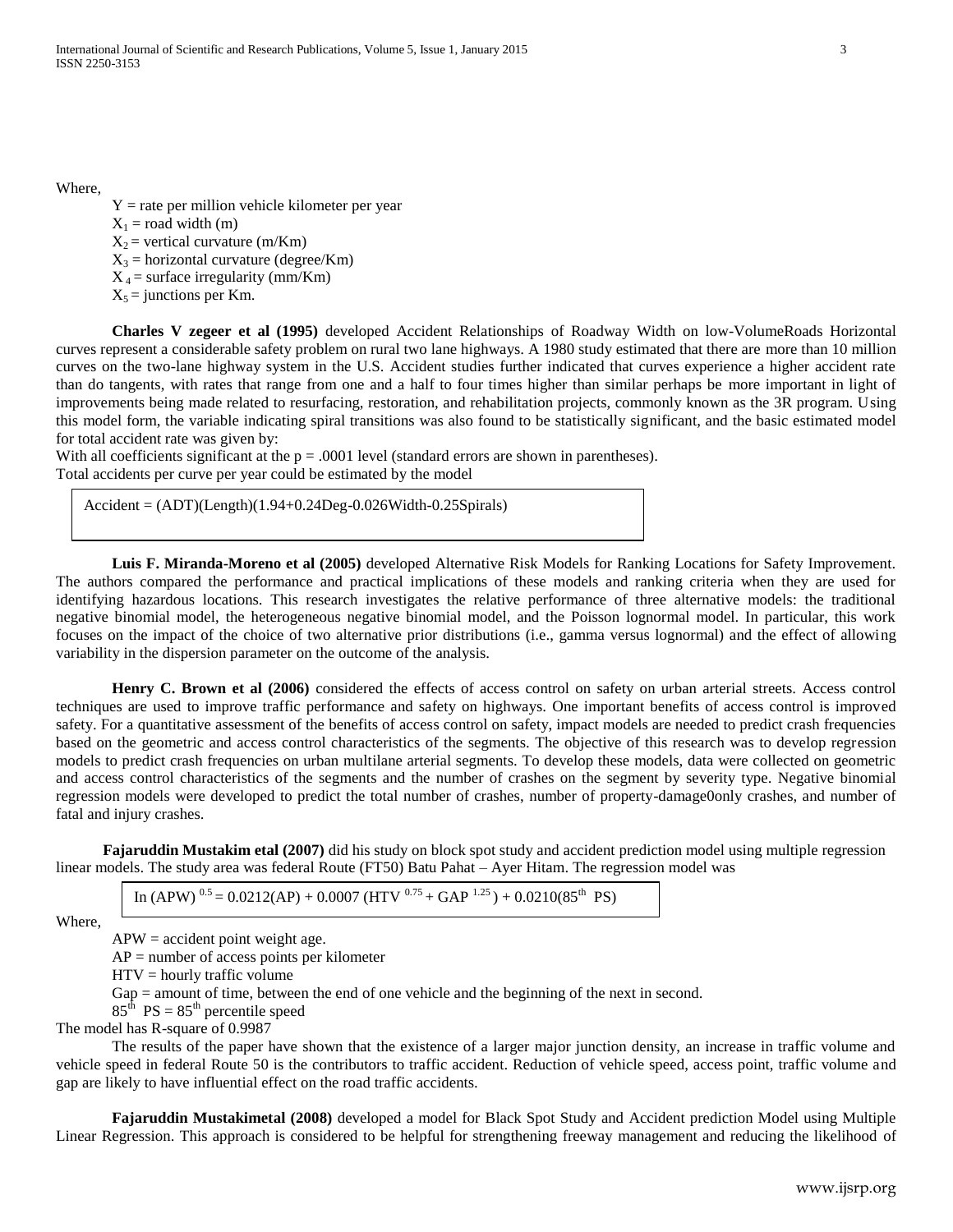incidents. The freeway incident model developed in this study can constitute a useful decision support tool for analysis of traffic accident and the implementation of freeway patrol systems. Further, it is useful for selecting optimal location of shoulder rumble strips and sonic napping alert system.In case of knowing the trip length or travel time by the AVIS, the applicability of developed model will be higher. Future research needs the more specific accident model considering vehicle types such as passenger car, bus, and freight vehicle.

**Ali ,Osman Yielder etal (2009)** used fractional factorial method for the sensitivity analysis of accident prediction model. The evaluation of sensitivity analysis indicated that average daily traffic (ADT), lane width (W), width of paved shoulder (PA), median(H) and their interactions (i.e., ADT-W, ADT-PA and ADT-H) has significant effects on numbers of accidents. The effects due to each parameter and parameter interactions are estimated using the following equation:

 $E_i = S \t E_i = S_{ij}(X_i)/N_i$ 

In which Ej represent the effect of the jth factor (i.e., in jth column), n the total number of experimental runs (i.e., n=8), Sij represents the sign in row i and column j, Xi represents the value of the prediction variable obtained from the ith experimental run and Njis the number of "+" signs in column j. Accident prediction model developed is given below.

 $\rm A\rm = 0.0019(ADT)^{0.882}(0.879)^w(0.919)^{PA}(0.932)^{up}(1.232)^{H}(0.882)^{T1}(1.322)^{T2}$ 

In which A is the number of run-off-road, head on, opposite direction sideswipe, and same-direction sideswipe accidents per mile per year, ADT the two-directional average daily traffic, W the lane width in feet, PA the width of paved shoulder in feet, UP the width of unpaved (gravel, turf, earth)shoulder in feet, H the median roadside hazard rating for the highway segment, measured subjectively on a scale from 1 (least hazardous) to 7 (most hazardous),  $T1 = 1$  for flat terrain, 0 otherwise.  $T2 = 1$  for mountainous terrain, 0 otherwise.

**Av rascleetal (2010)** A camera system has been installed on a stretch of 20 km length at a construction site on this highway. Since then traffic data have been recorded. The purpose of the camera supervisor is not on accidents reduction the cameras do not fully capture the traffic and therefore so far data of only one accidents could be retrieved this is clearly insufficient to calibrate the model never the less we present the available data. The reported accidents happen at 328 km on the highway A1 with cars travelling in the direction. We present density & velocity data at a 383 km to the accidents at the side of the accidents 383 km and at kilometer 381 after the accidents referring to condition.

**Donatus lygas, Velmajasiniene etal (2011)** analysis of accidents prediction feasibility on the roads of Lithuania. Modeling of road accidents carried out based on 1997-2011. Data on fatal & injury accidents on the main roads enabled to construct mathematical models for the optimum selection of road safety improvement measures one of the constructed mathematical models enables to optimally select road safety improvement measures to mathematically reduce the no. of people killed under unrestricted amount of trends.

 $YS = 193.52 + 0.2t - 67.7t1 - 69.54t2 - 14.48t3$ 

Where  $Y =$  forecasted average value

 $T$  = trend variable Ti variable taking the value in the quarter 1 of the year  $\&$  value 0 in the other quarter the fourth quarter at the year is corresponding by the value of variable.

**Lazim Abdullah nurnadian zamri (2012)** developed road accidents models with two threshold linear fuzzy linear regression. The research was design to determine the model road accident a fuzzy regression model was developed in describing road accidents in Malaysia over the period of 1974 to 2007 using three prediction thresholds. Level h=0.5 were accounted in this paper the model structure was developed after consider linearity assumption of model variable the model for road accidents uses registered vehicle population and road length as variable based on one response variable of road accident. The model shows that the variable of registered vehicle & population provide higher impact to the number of road accident.

Ra= (35436.69312.458.141052)+(0.022814)Rv+(0.000220)Po+(0.023)R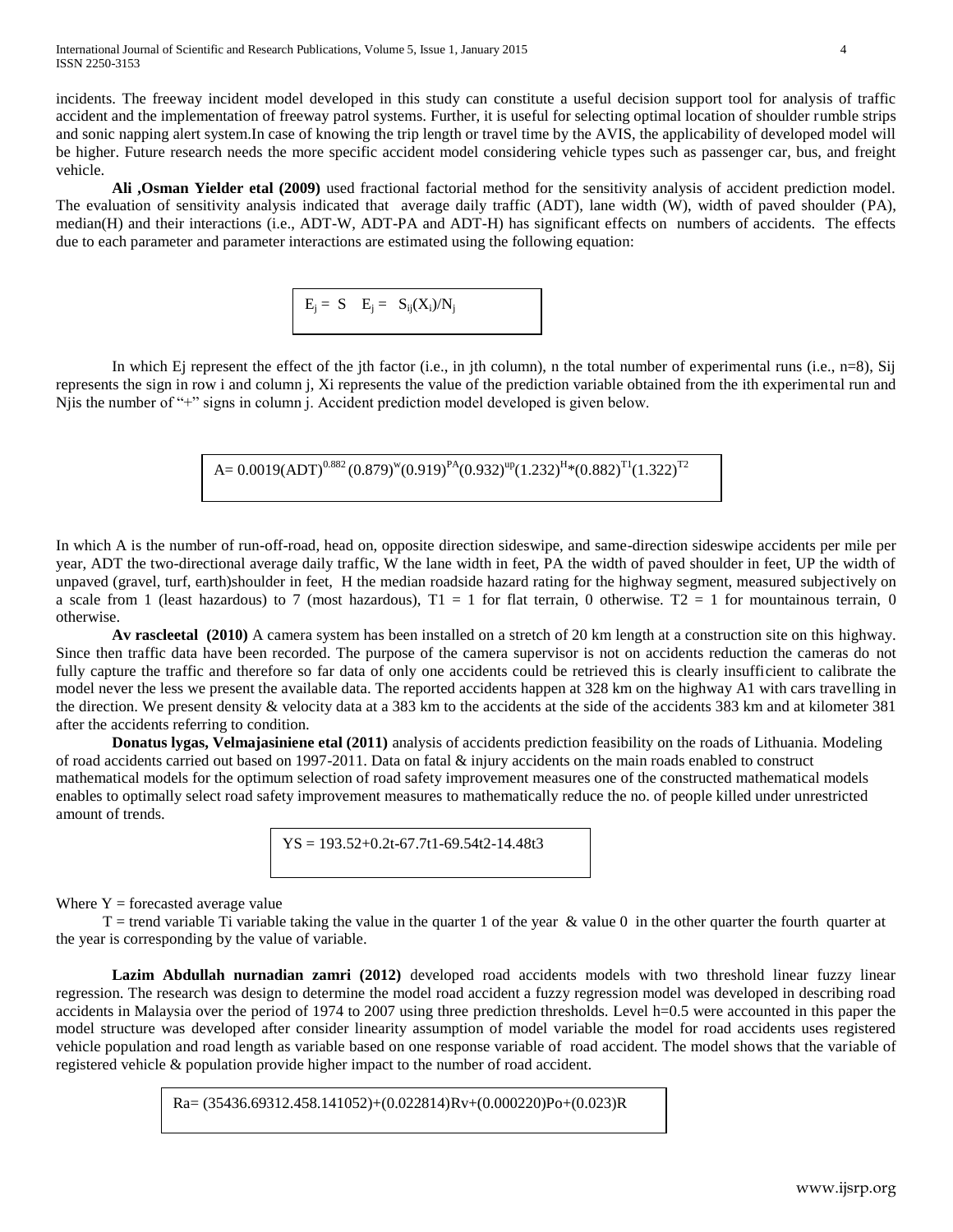Multiple Linear Regression Model is if Y is the number of accident per year as dependent variable and  $X_1, X_2$  and  $X_3$  are the independent variable representing the traffic volume (AADT), length pf the segment (km) and number of median openings per km respectively. Then the Multi Linear Regression model is in the forms as follows

 $Y = D + AX_1 + BX_2 + CX_3$ 

D is constant, A, B, C are proportional coefficients.

#### **Methodology:**

The proposed methodology is as shown in fig1.



Fig.1 flow chart for methodology

Detailed analysis will be carried out through monthly, annual and hourly data and analyzed. Data collection: There are 6 selected intersections in selected segments. Intersection details are as given in table1. The data for above areas and intersections are collected from police records in accidents/year, traffic volume (major and minor road), turning traffic volume in vehicles/day, pedestrian volume etc.. Data is to be extracted from Accident data of whole record and also some data from HMDA and R&B department. Primary and secondary data was collected for Cybarabad city, from state police department and national crime records bureau. It includes no. of vehicles involved, Time, severity etc., the data was from 2007 to 2011. Data was also collected from cybarabad police stations of Balanagar Zone

Table 1 INTERSECTION Details

| CHAINAGE(KM) | <b>INTERSECTION PLACE</b> | <b>TYPE</b> |
|--------------|---------------------------|-------------|
|              | Chandanagar               | T-legged    |
| 6.6          | Miyapur                   | T-legged    |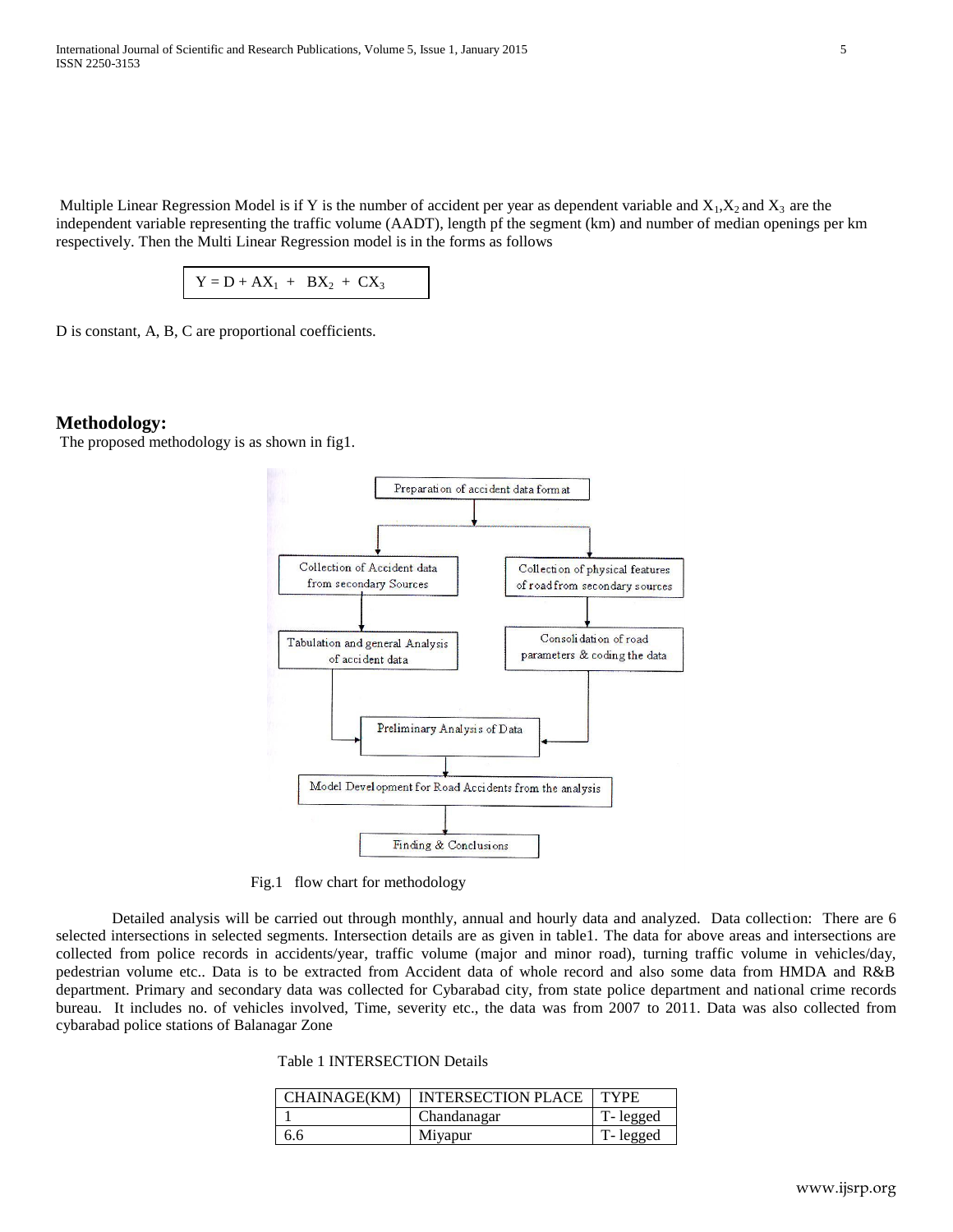| 9.6  | Jntuh       | 4- legged |
|------|-------------|-----------|
| 16.4 | Balanagar   | T-legged  |
| 17.6 | Sanathnagar | T-legged  |

#### **Analysis and results:**

Using curve fitting technique & SPSS software package, curve fitting is done to test relation between road intersection parameters and accident rate by Microsoft excel. SPSS software takes data from excel file and generates tabulated reports, charts and distribution trends. (Figs. 2-10). For each model, regression coefficients, variances were found. Based on statistical analysis of secondary data of road accidents, relation between accidents and intersection parameters was found .like Accidents /year vs major road volume, minor road volume, turning traffic volume, pedestrian volume, approach width, turning radius , speed and no of legs.



A model was developed between accident rate and intersection parameters using SPSS regression analysis. Scatter plots were drawn between accidents /year as a function of parameters major road volume, minor Volume, turning traffic volume, pedestrian volume, approach width, no. of legs, unpaved shoulder width and turning radius. Regression correlation was found. From the above trend line approach, variation of accident rate with respect to intersection parameters is estimated and a model was developed. Based on regression model of each intersection parameter prediction model was developed from the data as shown below in table 2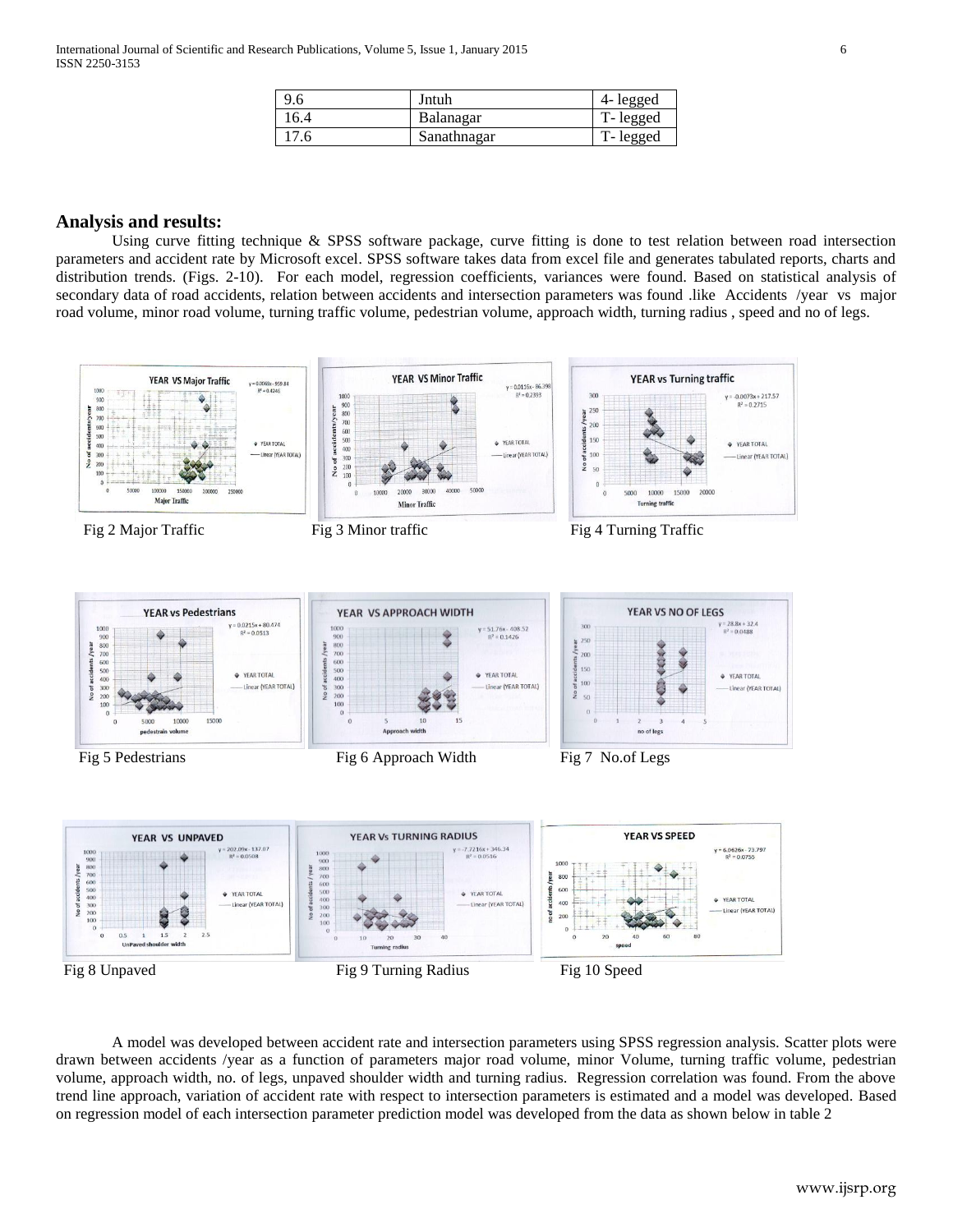| <b>VARIABLES COFFICENTS</b>                     | <b>MODEL 1</b> | <b>MODEL 2</b> | MODEL <sub>3</sub> | MODEL 4    |
|-------------------------------------------------|----------------|----------------|--------------------|------------|
| <b>CONSTANT</b>                                 | 67.5711        | 324,0681       | $-65.1354$         | 187.2354   |
| <b>MAJOR TRAFFIC</b>                            |                | 0.0000         | $-0.0001$          | 0.0005     |
| <b>MINOR TRAFFIC</b>                            | 0.0077         |                | 0.0081             | $-0.0039$  |
| <b>TURNING TRAFFIC</b>                          | $-0.0025$      | $-0.0059$      |                    | $-0.0069$  |
| PEDESTRIAN VOLUME                               | $-0.0340$      | $-0.0207$      | 0.0346             |            |
| <b>APPROACH WIDTH</b>                           | $-1.6887$      | $-0.8866$      | $-2.2525$          | $-0.2387$  |
| NO OF LEGS                                      | 84.8679        | $-7.8870$      | 105.8817           | $-21.6706$ |
| UNPAVED SHOULDER                                | $-80.4882$     | $-57.8540$     | $-47.0821$         | 23.7664    |
| <b>TURNING RADIUS</b>                           | 2.8751         | 2.9388         | 2.7246             | 1.0413     |
| <b>SPEED</b>                                    | $-1.5654$      | $-0.2140$      | $-1.6650$          | 0.6787     |
| Correlation, r                                  | 0.897          | 0.844          | 0.894              | 0.668      |
| Co-efficient of determination, $\overline{r^2}$ | 0.805          | 0.712          | 0.8                | 0.447      |

Table 2: regression coefficients

A model form was developed. Among these models from table 2, model 4 all parameters shows maximum relation with accident rate and hence adopted.

```
Model form
```
Accident rate, Y = 5.0 E -04 MRV -3.86 E -03mrv – 6.91 E -01AW -2.17

E+01NL + 2.38 E+01UP + 1.04 E+0.00TR +6.79 E-01V + 187.235

#### **Conclusions:**

Relation between accidents/year and various intersection parameters were found and a model was developed from regression analysis. As number of intersections increase, accident rate increases, major traffic, unpaved shoulder, speed and turning radius have positive relation with accident rate. Minor traffic shows negative relation with accident rate.

#### **References:**

1.**Charles V Zegeer (1995)** " Accident Relationships of Roadway Width on Low-Volume Roads Horizontal curves".TRB.

2. **Andrew Vogt and Joe Bared (1998),** "Accident Models for Two-Lane Rural Segment and Intersection " , TRB Paper No. 98-0294.

3. **Arun Chatterjee (2005),** " Planning Level Regression Models For Crash Prediction on Interchange and Non-Interchange Segment of Urban Freeways" , Southeastern Transportation Center, Center for Transportation Research, The University of Tennessee, Knoxville, TN 37996-4133 August ,2005.

4. **Andrew P. Tarko (2006)** " Calibration of Safety Prediction Models for Planning Transportation Networks" , Transportation Research Record 1950, pp. 83-91.

5**. Dr. B.N.Nagaraj, M.V.L .R . Anjaneyulu & K.S.Vipin (2002)**," Systematic Segmentation Approach for Prediction of accidents at intersections un urban areas" , Journal of the Indian Roads Congress, Aug 2002, vol63-3, 625-646.

6.**Dominique Lord and Bhagwant N.Persaud (2003),** " Accident Prediction Models With and Without Trend: Application of the Generalized Estimating Equations (GEE) Procedure", Paper No. 00-0496.

7**. El- Basyouny and Sayed T (2006),** " Comparison of Two Negative Binomial Regression Techniques in Developing Accident Prediction Models" , Transportation Research Record 1950 pp. 9-16.

8. **Fajaruddin Mustakim (2008),** " Black Spot Study and Accident Prediction Model Using Multiplication Linear Regression".Advancing and intergrating construction education, research and Practice, August 4-5, 2008.

9**. Henry C. Brown And Andrzej P. Tarko (2005),** " Effects of Access Control on Safety on Urban Arterial Streets" ,Transportation Research Record 1665 paper No. 99-1051.

10**. Hauer, E., J.C.N Ng, and J.Lovell (1989),** " Estimation of Safety at Signalized Intersections" ,In Transportation Research Record 1185, TRB, National Research Council, Washington, D.C., 1989, pp.48-61.

11. **Jianming Ma Bayesia,"** Multivariate Poisson Regression for Models of Injury count, by Severity".Transportation Research Record 1782.

12**. L.R Kadilayi,** "Traffic and Transportation Planning", text book, pp. No 428-438.

13. Ma, J. Kockelmen, K. M, "Bayesian Multivariate Poisson Regression for Models of Injury Count, by Severity", Transportation Research Record 1950, pp. no 24-34.